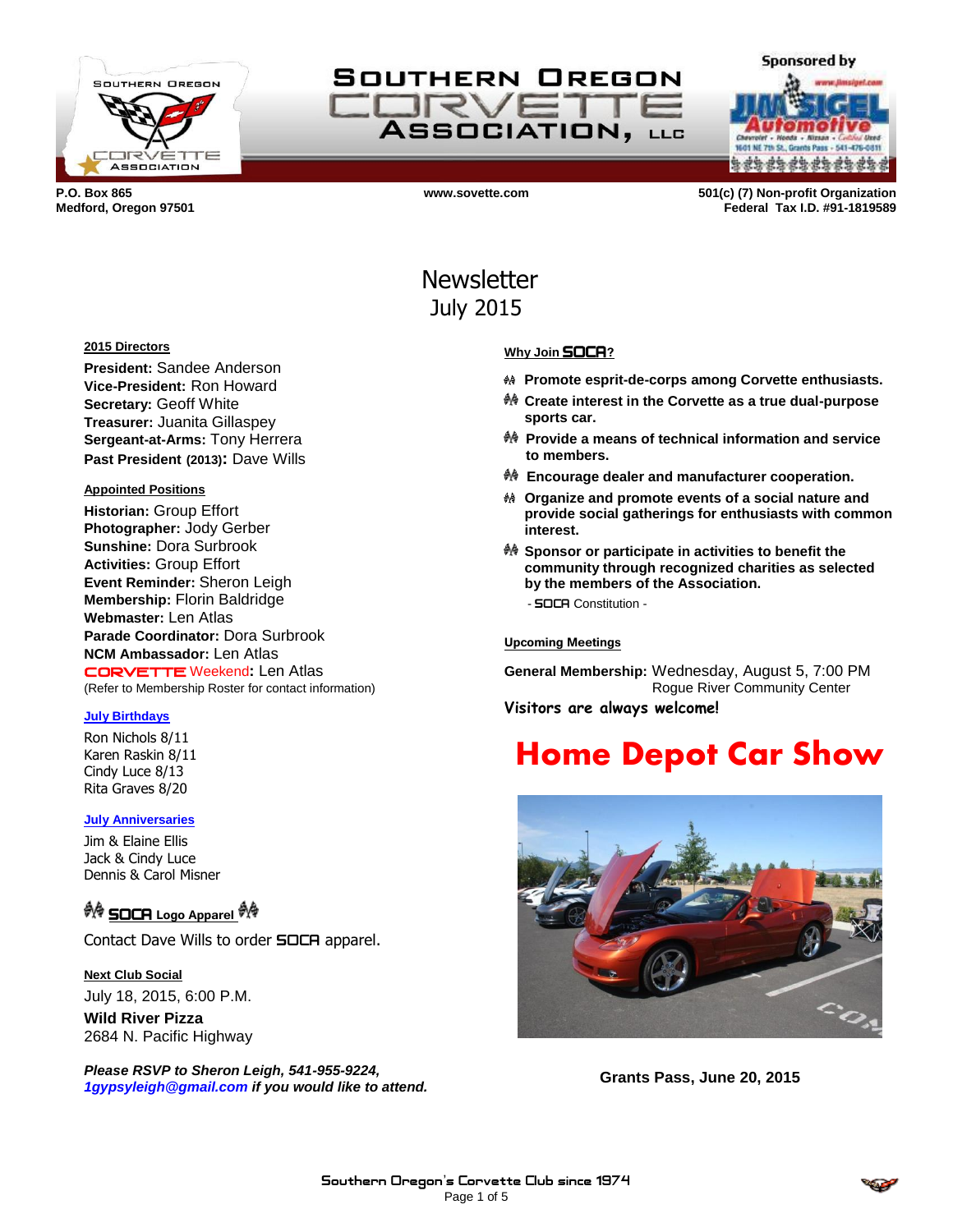### Southern Oregon Corvette Association, LLC. Events & Activities

July 10-12 - 26<sup>th</sup> Annual Corvette Weekend.

**July 18** – SOCA Social, 6:00 P.M. Wild River Pizza, 2684 N. Pacific Highway, Medford.

**July 21-25** – Back to the 50's, Grants Pass, OR.

**July 22-25** – VetteFest 2015, Boise ID.

**July 25** – Myrtle Creek Show-N-Shine, Creekside Memorial Park, Myrtle Creek.

**August 1** – Run to the coast. Details to be determined.

**August 5** – SOCA General Membership Meeting, 7:00 P.M., Rogue River Community Center, Rogue River.

**August 16** – Annual Friendship Meet, Stewart State Park at Lost Creek Lake.

**August 22** – SOCA Social, 6:00 P.M. Details to be determined.

**September 2** – SOCA General Membership Meeting, 7:00 P.M., Rogue River Community Center, Rogue River.

**September 10-13** – Tahoe 47, Reno, NV.

September 12 - 15<sup>th</sup> Annual Jim Sigel Show-N-Shine, 9:30 A.M., Jim Sigel Chevrolet, 1601 N.E. 7<sup>th</sup> St., Grants Pass.

**September 18-19** – Octoberfest, Mt. Angel.

**September 19 –** SOCA Social, 6:00 P.M. Details to be determined.

For additional events, information and links, go to the S.O.C.A. website Events Page <http://www.sovette.com/default.asp?pg=activities>



Home Depot Car Show Raffle June 20, 2015



Schmidt Family Vineyard Car Show June 21, 2015

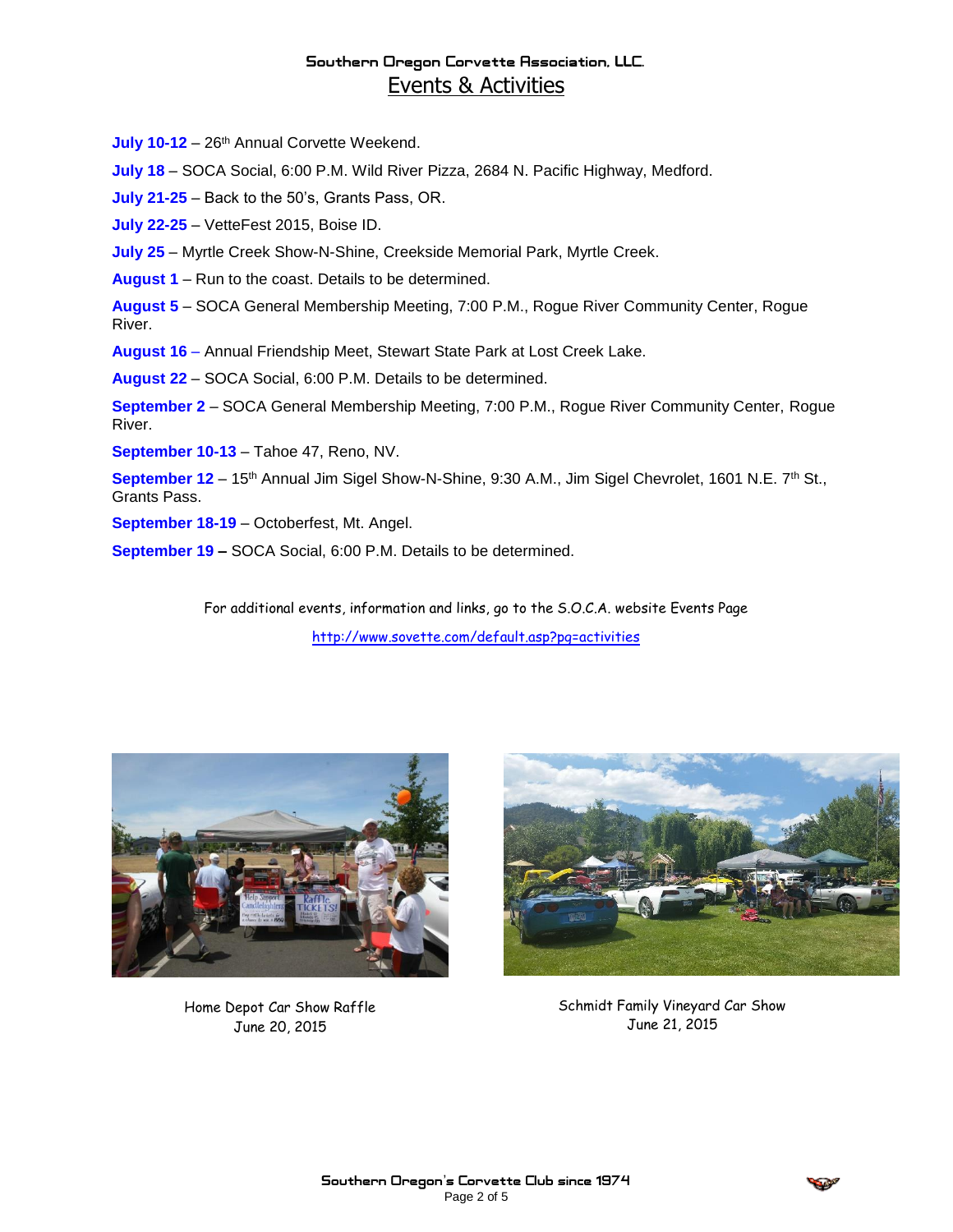

# Tire Rotation Instructions – **The Tire Rack**

Tires should be serviced periodically following the rotation patterns provided in the vehicle's owner's manual or as established by the industry. Using tire rotation as a preventative maintenance will equalize front-torear and side-to-side wear rates while enhancing wear quality and pattern noise. Any minor 1/32" to 2/32" differences in front-to-rear tread depth between tires that might be encountered immediately after periodic tire rotations at 3,000-5,000 mile intervals won't upset the vehicle's hydroplaning balance and should not preclude rotating tires. For that matter, any differences in wear rates actually indicate that tire rotations should be done more frequently.

Tire rotation can be beneficial in several ways. When done at the recommended times, it can preserve balanced handling and traction and even out tire wear. Tire rotation can even provide performance advantages.

Many tire mileage warranties require tire rotation to keep the warranty valid. When should tires be rotated? We recommend that tires be rotated every 3,000 to 5,000 miles even if they don't show signs of wear. Tire rotation can often be done with oil change intervals while the vehicle is off the ground. This can also be a good time to have your tires rebalanced if the vehicle has developed a vibration. It's also a good time to inspect the tires for any damage, remove stones or debris from the tire treads, check for uneven wear by checking the tire tread depth and of course, checking your tire pressure.

Tire rotation helps even out tire wear by allowing each tire to serve in as many of the vehicle's wheel positions as possible. Remember, tire rotation can't correct wear problems due to worn mechanical parts or incorrect inflation pressures.

While vehicles are typically equipped with four tires, usually the tires on the front axle need to accomplish very different tasks than the tires on the rear axle. The tasks encountered on a front-wheel drive vehicle are considerably different than those of a rear-wheel drive vehicle. Tire wear experienced on a performance vehicle will usually be more severe than that of a family sedan. Each wheel position can cause different wear rates and different types of tire wear.

It is an advantage when all four tires wear together because as wear reduces a tire's tread depth, it allows all four tires to respond to the driver's input more quickly, maintains the handling and helps increase the tire's cornering traction.

When your tires wear out together, you can get a new set of tires without being forced to buy pairs. If you replace tires in sets of four, you will maintain the original handling balance. In addition, our suppliers constantly introduce new tires, each of which improves upon their past product's performance. If you replace your tires in sets of four, it allows you to experience today's technology, instead of being forced to match yesterday's.

**Seasonal changeovers provide opportunities for tire rotation** - For drivers living in America's Snowbelt that will encounter cold wintry weather conditions, seasonal changeovers to their winter tires and back will provide the opportunity for tire rotations. For drivers that run an average of 12,000-15,000 miles per year, pre- and post-winter tire changeovers represent two of their three annual rotations. All they have to do is rotate their summer tires once more in July to complete their annual preventative maintenance.

**Four (4) Tire Rotation -** What tire rotation pattern should be followed? The Tire & Rim Association has identified three traditional rotation patterns covering most vehicles (equipped with non-directional tires and wheels which are the same size and offset). The first being the "Rearward Cross" (Figure A); the second being the "Forward Cross" (Figure C); and the third is the "X-Pattern" (Figure B). The X-Pattern can be used as an alternative to A or C.